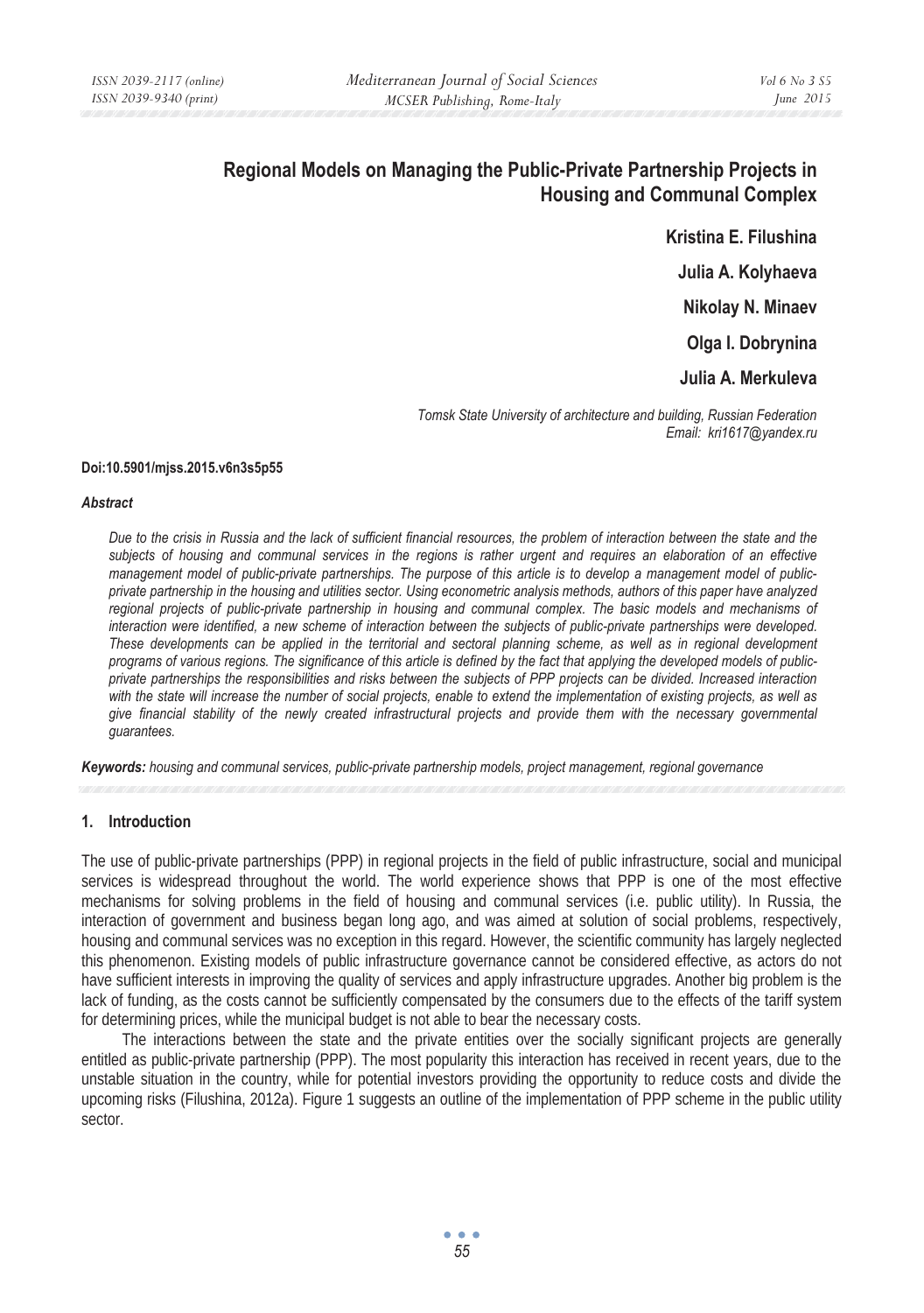

**Figure 1.** Implementation of PPP scheme in the public utility sector

The main feature of the interactions shown in Figure 1 is the fact that PPP helps not only in the development of regional public utility sector, but it enables to devide the emerging risks as in housing and utilities sector. PPP is the connecting link between all stakeholders of public services, namely the manufacturers of utility services and consumers of those services (Filushina, 2014). Major advantages of the PPP for the state are:

- − Reduction in government spending on construction, operation and maintenance of the objects of partnership;
- − Sharing of risks between the authorities and subject public utility (see Filushina, 2011);
- − Attraction of private investments in public facilities;
- Reducing the need for public administration by delegating the control and governance functions to the subject of public services (namely the housing sector);
- − Reduce public funding;
- Meeting the needs of the population at the expense of financing socially significant projects;
- Possibility to make use of modern technologies;
- Improving the investment attractiveness of regions;
- Possibility of obtaining long-term socially-significant projects as partners;

Major advantages of the PPP for the public utilities (Filushina, 2012b; Minaev, 2014):

- Stable competitiveness of business;
- − Improving the image of the subject of the public utility at the regional, national and often the international level;
- − Creation of additional development capacity, both by increasing public funding and by the possibility of attracting new technologies;
- State assistance at the implementation of long-term, large-scale, underperforming projects with a long payback period.

### **2. Overview of Scientific Publications on the Management of PPPs**

The most common definition of public-private partnership (PPP) has given Varnavskiy (2005): public-private partnership is an institutional and organizational alliance between government and business in order to implement socially important projects and programs in a wide range of industries and R&D, down to services. Definition of Varnavskiy is quite general, thus, it can serve as a basis for a broad understanding of PPPs. Nevertheless, unfortunately, it does not disclose the essence of PPP projects is in housing and communal services in the region. Under the proposed definition, any joint activity of the government and business can be considered as a public-private partnership.

Public-private partnership is an element (according to the approach O'Toole, 1997) and a variety of political networks – networks of producers (in accordance with the classification of Rhodes & Marsh, 1992), so it is characterized by a complete set of signs of the type of interaction between the government and social structures.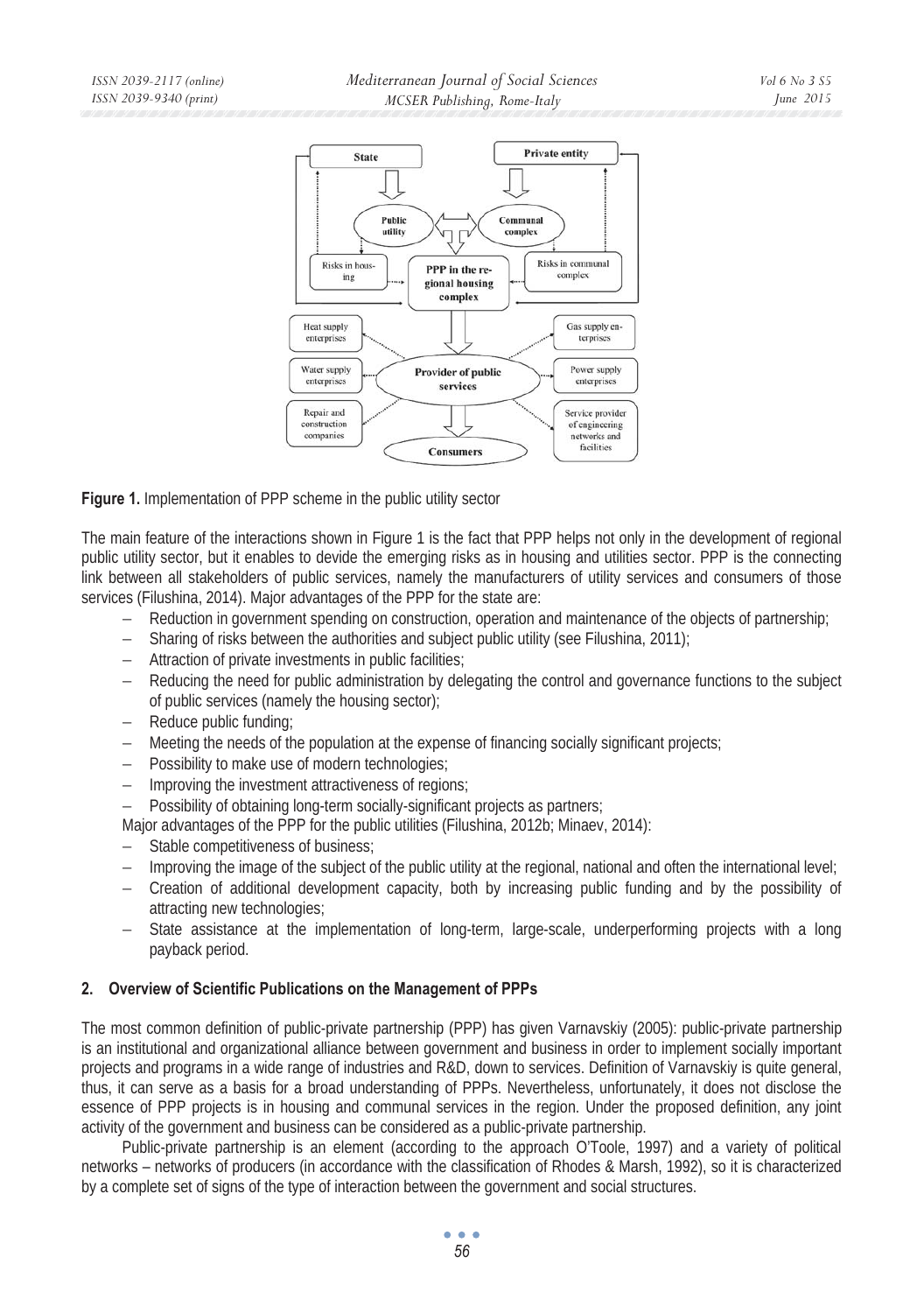| ISSN 2039-2117 (online) | Mediterranean Journal of Social Sciences | Vol 6 No. 3 S5 |
|-------------------------|------------------------------------------|----------------|
| ISSN 2039-9340 (print)  | MCSER Publishing, Rome-Italy             | June $2015$    |
|                         |                                          |                |

Yakunin (2007) suggests that as any political network, the PPP is based on a uniting common interest of its members. "Consumables" that is focused on the costs of security sphere and development interests of the state and "profitable", focused primarily on profit, business interests are aligned in pursuit of common goals of public policy related to the creation and restoration of important facilities and infrastructure of the country.

Korovin (2006) defines PPP as a medium-term or long-term cooperation between the public and the private sector, within which there is a solution to political problems by combining the experience and expertise of several sectors and the financial risks and benefits. By analyzing this definition, we can say that the definition of E. Korovin is more suitable to regional projects of PPP in the housing sector, as most of these projects are medium- and long-term, and also there is a solution of socially significant problems in the interaction of government and subjects of housing and communal services.

The World Bank offers a broader view of the rights of private sector and provides the following definition: publicprivate partnership is usually based on an agreement or contract between the state and the private sector for joint infrastructure projects with a possible transfer of ownership of the results to the private sector (World Bank Group, 2008). A similar view is shared by one of the largest consulting companies in the world – Deloitte. Its experts postulate that PPP is a contractual agreement between a government agency and a private company, allowing the latter to increase its participation in the provision of public services (Deloitte Research Study, 2006).

There is a sufficient number of scientists involved in PPPs research, among them are: V.G. Varnavskiy, M.B. Gerard, L.I. Efimov, A.G. Zeldner, V.A. Malygina, V.N. Molchalnikova, A.V. Runova, T. Barnekow, R. Boyle, D. Rich, G.D. Squires, S. Kitajima, F. Cooke, M. Meyer, L. Jezieruski, M. Rustin, A.V. Chernov.

The concept of public-private partnership is ambiguous concept, and is treated differently by many scientists. Barnekow T., R. Boyle, D. Rich argued that the partnership is a mechanism by which the state serves the capital (Barnekov et al., 1990). G.D. Squires (1989) and the Japanese scientist S. Kitajima (1998) conclude that the main goal of the partnership is to maximize the profits of private investors, namely the creation and development of the necessary conditions for improving the performance of large corporations and large-scale industry. P. Cook (1988) and M. Meyer (1994) suggest that the partnership is a mechanism contributing to the development of different classes and categories of society, as they are being directed on the implementation of social projects.

All existing concepts are relevant, but very scattered, none of the considered are complete and neither fully interprets the concept of the term *public-private partnership*, as well as there is no definition of public-private partnership in the housing sector. PPP projects in each sector of the economy are different, but the utility sector is the most vulnerable, which accounts for over 70% of the country's economy.

In our view, public-private partnership - is a form of public and private sector interaction that emerges in order to implement socially significant projects, being specific to various industries. Public-private partnership in the field of utility sector (i.e. housing and communal complex) is a balanced interaction between the state and the subjects of housing and communal services with the aim of creating a socially oriented and socially important facilities, providing consumers with necessary and high quality services, improving the economic situation in the country, as well as improving the living standards of the population.

### **3. Methodology**

In our opinion the existing scheme of cooperation in projects of public-private partnership in the regional housing sector is not effective and needs to be corrected, because up to now has not brought any results, namely, ongoing projects are not sufficient. The corresponding regulations in public utility sector is still not developed in the regions. Therefore, it is necessary to convert and supplement the existing pattern of interaction, which is being shown in Figure 2.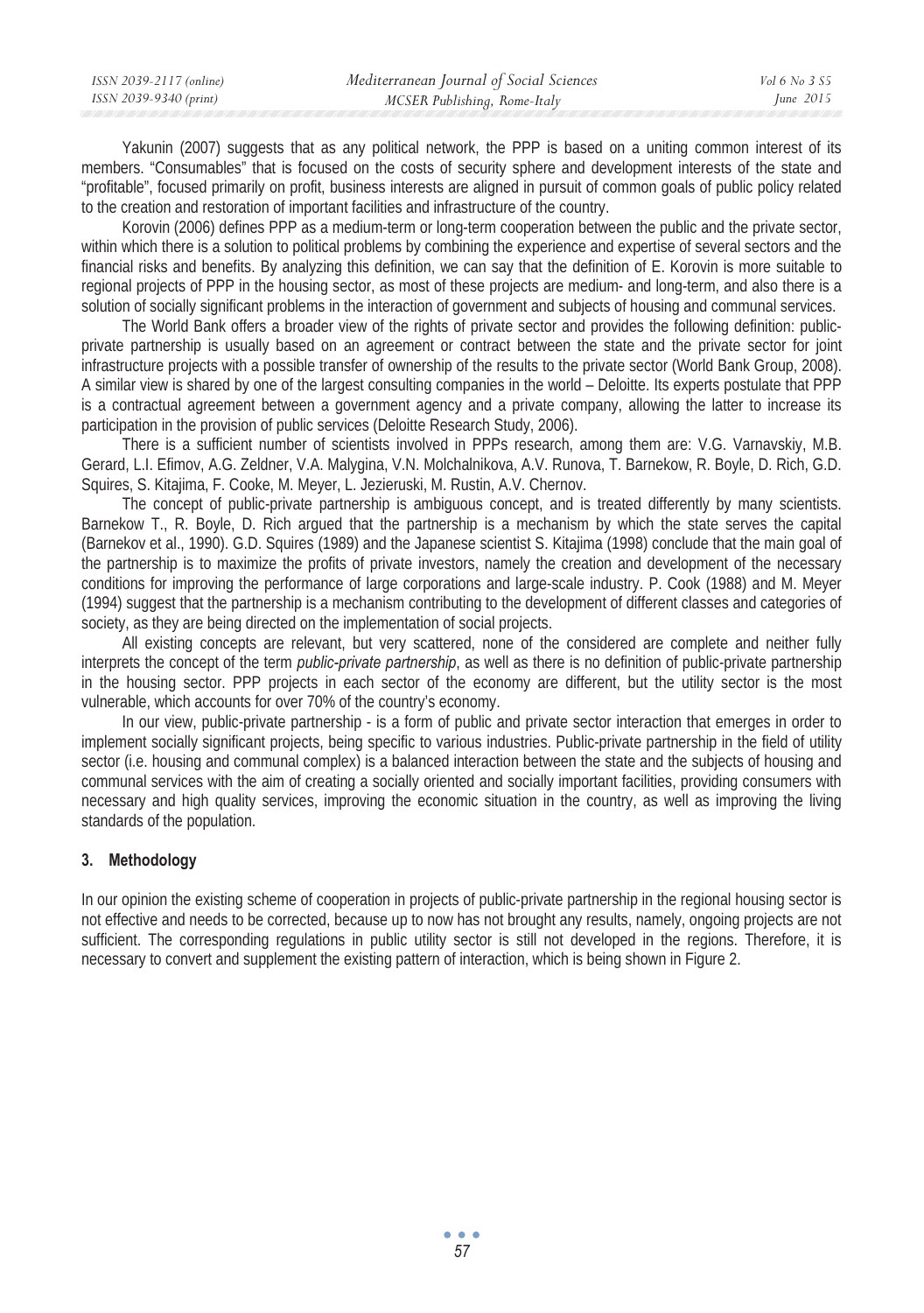

**Figure 2.** The proposed scheme of PPP interaction in the regional public utility sector

Figure 2 shows that the authors propose to supplement the existing scheme of PPP interactions in the regional utility sector by creating regional development centers in the regions, which will greatly improve the activities in the field of public-private partnership. As practice shows, most regions are not concerned with the effectiveness of the implementation of PPP projects. In some regions of the Russian Federation, it is still possible to find regional centers of PPP development, but their existence is only formal, since they are not involved in the projects themselves. The authors propose to endow regional centers of PPP development with an authority in the field of control, supervision and regulation of such projects, as well as to provide the ability to manage and coordinate the emerging risks that would greatly facilitate the relationship between the state and the subjects of the public utility sector. This operator is needed as to address emerging legal issues that national legislation does not sufficiently take into account, as legal documents in the field of PPP are not sufficient.

# **4. Model of PPP Interactions in the Regional Public Utility Sector**

The normal functioning of regional PPP projects requires to determine the public utility forms and mechanisms, management and control bodies and to establish the interaction between the subjects of the public utility sector and the state, as well as to distribute the rights and responsibilities, risks and guarantees between the parties. In this regard, figure 3 reflects the basic forms, models and mechanisms of PPP in terms of their feasibility in the regional public utility sector in more detail.



**Figure 3.** Possible forms, models and mechanisms for the implementation of public-private partnership projects in the regional public utility sector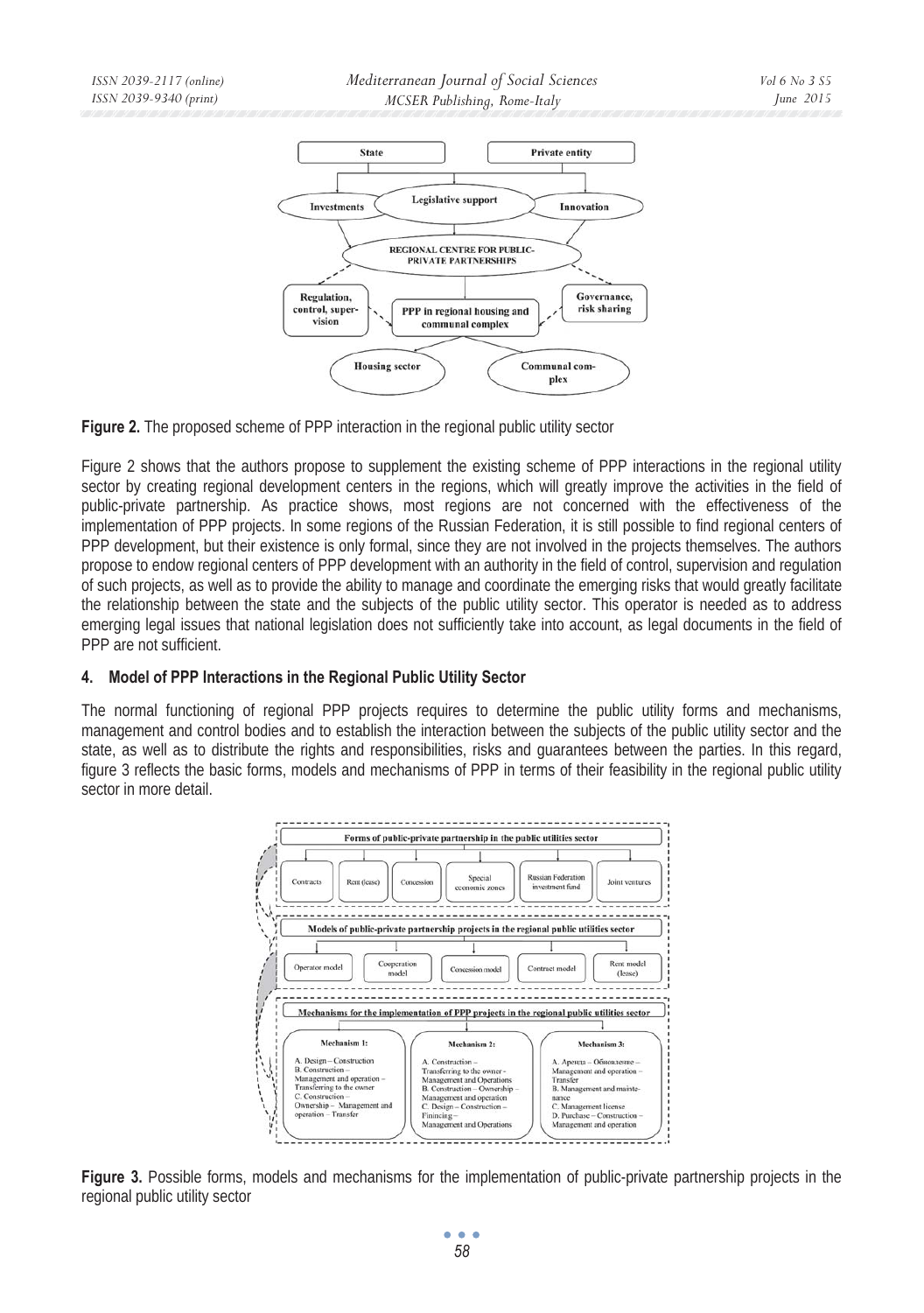### *4.1 Forms*

*Contracts* – signed between the state and the subject of housing and communal services on the implementation of socially significant and socially necessary project or service provision.

*Rental relations (i.e. conventional (traditional) or on the terms of lease)* – based upon certain contractual conditions, the state transfers the right to manage state or municipal property – the subject of public utility, for a fee, and for a certain time period.

*Concession agreements* – the most common form of interaction between the state and the subject of public utility to date, being very similar to the lease principal. Namely, the subject of public utility manages the state or municipal property for a fee, and for a certain period of time, but products manufactured or services rendered are the property of the subject public utility, and not the state. The main features of the concession are:

- − The property is owned by the state or municipal partner;
- − It is a long-term interaction;
- − It is implemented for socially significant and socially necessary projects;
- − The subject of the concession agreement is not a property of the subject public utility, but the goods produced and services rendered.

*Special economic zones* – is a separate part of territory which produces special type of business relations aimed at: the development of sectors of the economy, development and production of new products and services, the formation of the transport infrastructure and tourism. Public utility takes the focal point in this process, because in the area of the zone, a functional infrastructure is being created. Namely, the budget funds form the engineering, transport, social and other types of infrastructure. Russian legislation provides the following types of special economic zones: technology development, industrial production, tourism and recreation, and port.

*Investment fund of the Russian Federation* – predestined to co-finance investment projects, i.e. is part of the federal budget aimed at the development of investment projects on a public-private partnership. The main purpose of this fund is to support the investment attractive and socially significant projects by creating specific infrastructure for each project, without which these projects cannot function. Selection of projects is carried out in public, and selected projects are to be aimed at social development of the region and be the most financially and economically sustainable.

*Joint venture* – is a company founded by Russian and / or foreign partners, both legal and natural persons of an unlimited number. The main feature of these enterprises is the state's participation in all activities of the enterprise (Filushina, 2013).

### *4.2 Models*

*Operator model* – a clear interaction between the state and the subject of the public utility, namely the distribution of responsibilities and risks between the parties, whereas the function of management and control remains with the state. The main example is this type of partnership is waste processing.

*Cooperation model* – applies where certain services cannot be fully defined and are poorly marked. Thus, the state and the subject of the public utility implement their own model of interaction in order to determine the object of taxation.

*Concession model* – as has been described earlier, it is used for the long term projects, as well as in projects where the transfer of ownership is not possible for political and legal reasons.

*Contract model* – used in projects aimed at reducing costs, and in some projects, the current cost savings of which exceed the investments. The model is most widespread in the projects of interaction between government and stakeholders in the energy sector.

*Rent model (lease)* – aimed at full confidence in the management of an object of partnership agreement by the subject and is the most common in the construction of socially significant buildings and structures (see Minaev, 2015).

### *4.3 Mechanisms*

### Mechanism 1:

- A. Subject of public utility signs contract with the owner of the land on the design and construction of infrastructure that meets the requirements of the customer. Normally the contract is set for a fixed price. The risks of an increased costs of construction are the sustained with the subject of the public utility.
- B. The subject of the public utility takes responsibility for the design, construction, financing and management of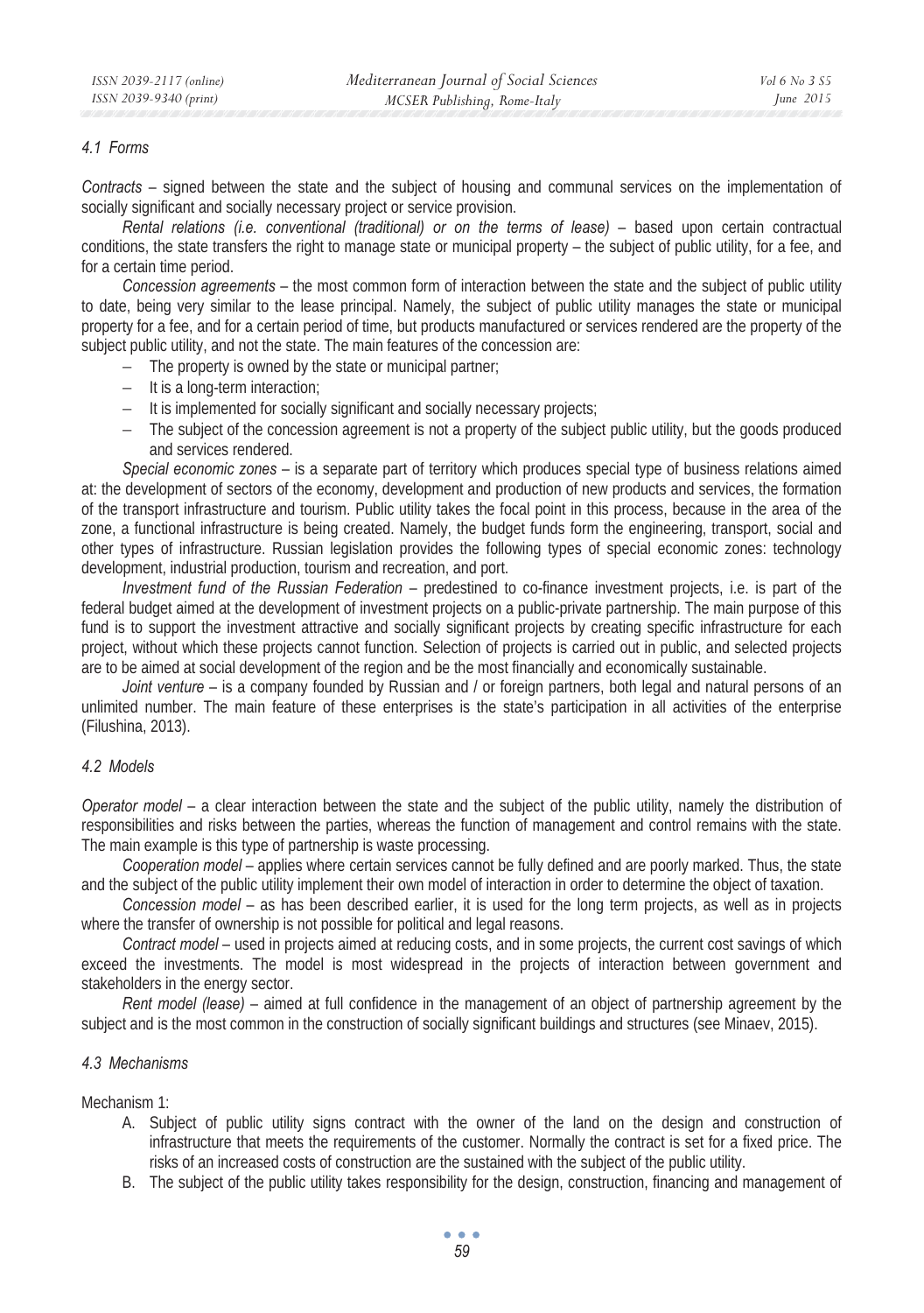the facility for a specified period of time. It is responsible to compensates for costs incurred due to the collection of payments for a specified period.

C. Subject public utility does the building and governance of the constructed object as private property within a certain period of time, after which the object becomes the property of the state.

Mechanism 2:

- A. In the second model, the subject of public utility executes the construction at the expense of government. Upon completion, ownership is transferred to the state organization that was offering the funding, which can then pass the object in rent to the construction company for a long time. During the period of the lease, the subject of public utility provides operation of the facility and gains profit.
- B. Subject of public utility performs the construction, ownership and operation of the facility at its own expense, without transfer of ownership to the state. Projects of this type are similar to the projects of open privatization. In this model, investors require certain safeguards to ensure a return on invested capital.
- C. Subject of public utility does the design, finances, and builds new infrastructure and manages the object within a specified period, after which the facility is transferred to state ownership. Investments payback with the payments of the government made for certain services during the project.

Mechanism 3:

- A. Applies to the updated (i.e. modernized) objects. Subject of public utility performs the renovation, repair and modernization of objects. In return, it is entitled to rent and operate an object while obtaining the fee for the services provided within a certain period of time.
- B. Based on a contract signed with the authorities, the subject of the public utility manages the government owned property for a specified period of time and under certain conditions, while the property remains to be owned by the government.
- C. The subject of the public utility is granted a license or right to operate in the sphere of public services for a specified period of time.
- D. The model of sale of the operating public utility object by the authorities given that the object will be modernized or repaired. The subject of public utility executes the improvements necessary for the effective management of the facility.

## **5. Conclusion**

Based on the proposed PPP scheme implemented in regional public utility sector, authors suggest there are sufficient numbers of forms, models and mechanisms of PPPs and each project has its own model of functioning and implementation. Of course, this is not a complete list of PPP models in the regional public utility sector, as each project is unique in nature and can combine multiple models of functioning. However, in this article we have tried to reflect the most commonly used models is in the field of housing and communal services.

# **6. Acknowledgment**

Article is written within the public task of the Russian Ministry № 577 "Research of regularities in managerial processes in the increase of energy efficiency and economic feasibility by introducing energy saving technologies in housing and utilities sector"

### **References**

Barnekov, T., Boyle, R., & Rich, D. (1989). Privatism and Urban Policy in Britain and the United States. Oxford.

Chernov, A.V. (2010). Public-private partnership in the field of low-rise housing. Real Estate and Investments. Legal regulation, 4 (45), 39-42.

Cooke, P. (1988). Municipal Enterprise, Growth Coalitions, and Social Justice. Local Economy, 3.

- Deloitte Research Study (2006).Closing the Infrastructure Gap: The Role of Public-Private Partnerships.
- Filushina, K.E. (2011). New approaches in identifying and managing the risks of the building complex of the region in the context of public-private partnerships. Problems of Modern Economics, 4, 473-478.

Filushina, K.E. (2012a). Risk management in investment and construction projects in the region on the basis of public-private partnerships. PhD thesis: Saint-Petersburg State University of Architecture and Civil Engineering. St. Petersburg.

Filushina, K.E. (2012b). Model of public-private Partnership, which was in the construction industry in the region. Proceedings of the Conference SIC sociosphere, 28, 180-182.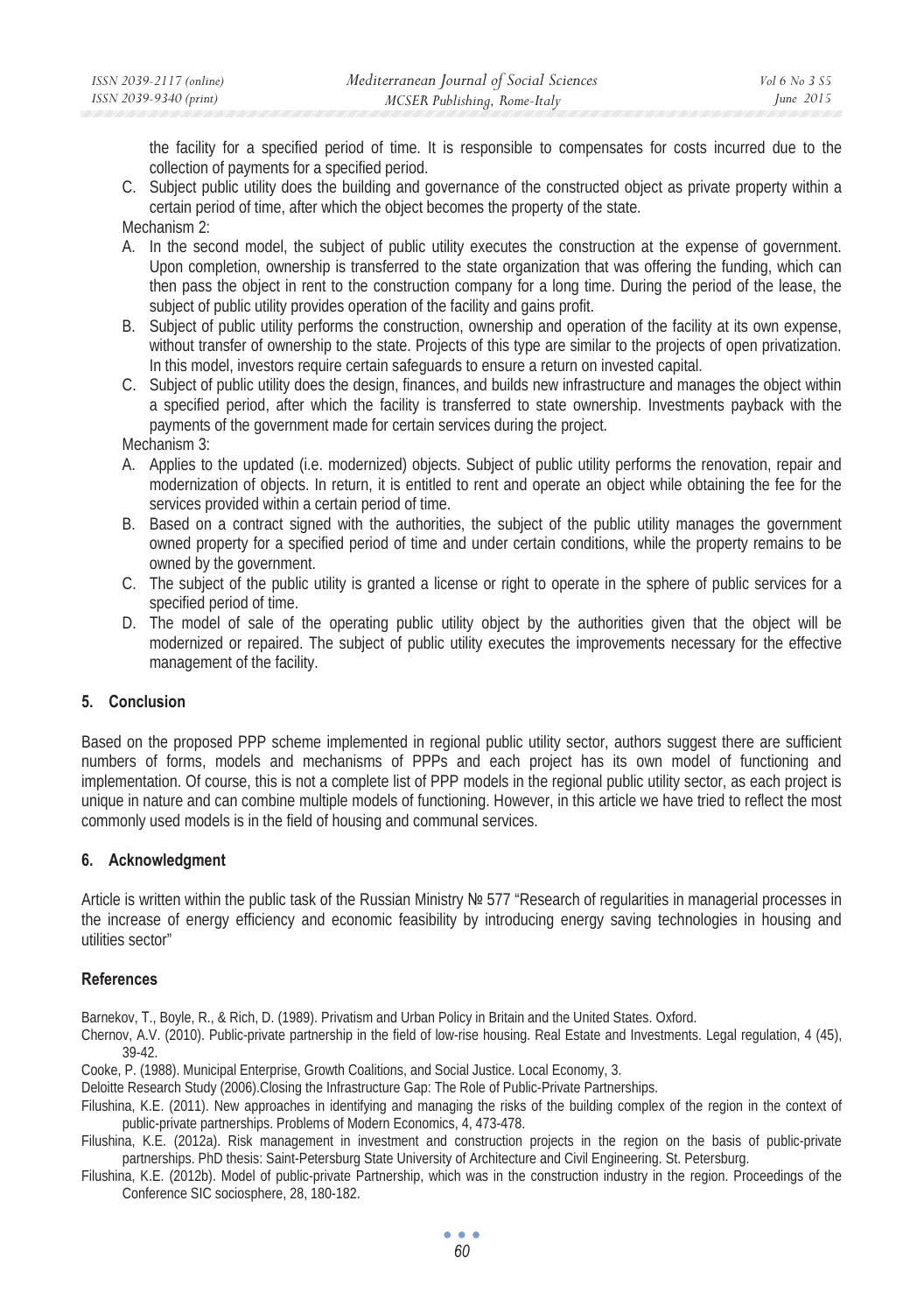- Filushina, K.E. (2013). Risk management in investment and construction projects in the region on the basis of public-private partnerships (for example, the Tomsk region). Tomsk: Tomsk State University of Architecture and Building.
- Filushina, K.E. (2014). Risks arising from the implementation of energy efficiency programs in the residential complex. Scientific Review, 8-1, 397-400.
- Jezieruski, L. (1990). Neighborhood and Public-Private Partnerships in Pittsburgh. Urban Affairs Quarterly, 2, 217-249.
- Kitajima, S. (1998). Industrial and Regional Restucturing and Changing Form of State Intervention: The Development of Partnerships in Postwar Japan. International Journal of Urban and Regional Research, 1.
- Korovin, E. (2006). Credit risk projects of public-private partnerships and support mechanisms. Speech at the round table "Federal support tools investors". Site "regionalism". [Online] Available: http://regionalistica.ru/project/investproject/fed instr. (February 25, 2015).
- Meyer, M. (1994). Post-Fordist City Politics. Post Fordism. Oxford.
- Minaev, N.N. (2014). Development of the priority areas and indicators of housing and communal complex regions. Russia's economic revival, 3 (41), 130-137.
- Minaev, N.N. (2015). The Matrix scenario management options zhilschno-municipal complex cities of Russia. Regional economy: theory and practice, 2 (277), 56-66.
- O'Toole, L. (1997). The Implications for Democracy in a Networked Bureaucratic World. Journal of Public Administration Research and Theory, 7.
- Rhodes, R., & Marsh, D. (1992). Policy Network in British Politics. A Critique of Existing Approaches. Policy Network in British Government. Oxford.
- Rustin, Ɇ. (1989). The Politics of Post-Fordism: Or, the Trouble with New Times. New Left Review, 175, 54-77.
- Squires, G.D. (1989). Public-Private Partnerships: Who Gets What and Why. Unequal Partnerships: The Political Economy of Urbana. Development in Postwar America. New Brunswick.
- Varnavskiy, V.G. (2005). The privatization processes in the infrastructure: successes and failures of reform. World Economy and International Relations, 8, 109-113.
- World Bank Group (2008). Private Participation in Infrastructure Projects Database: The Public-Private Infrastructure Advisory Facility. [Online] Available: http://ppi.worldbank.org (February 15, 2015).
- Yakunin, V. (2007). Partnership in the mechanism of governance. Sociological studies, 2.